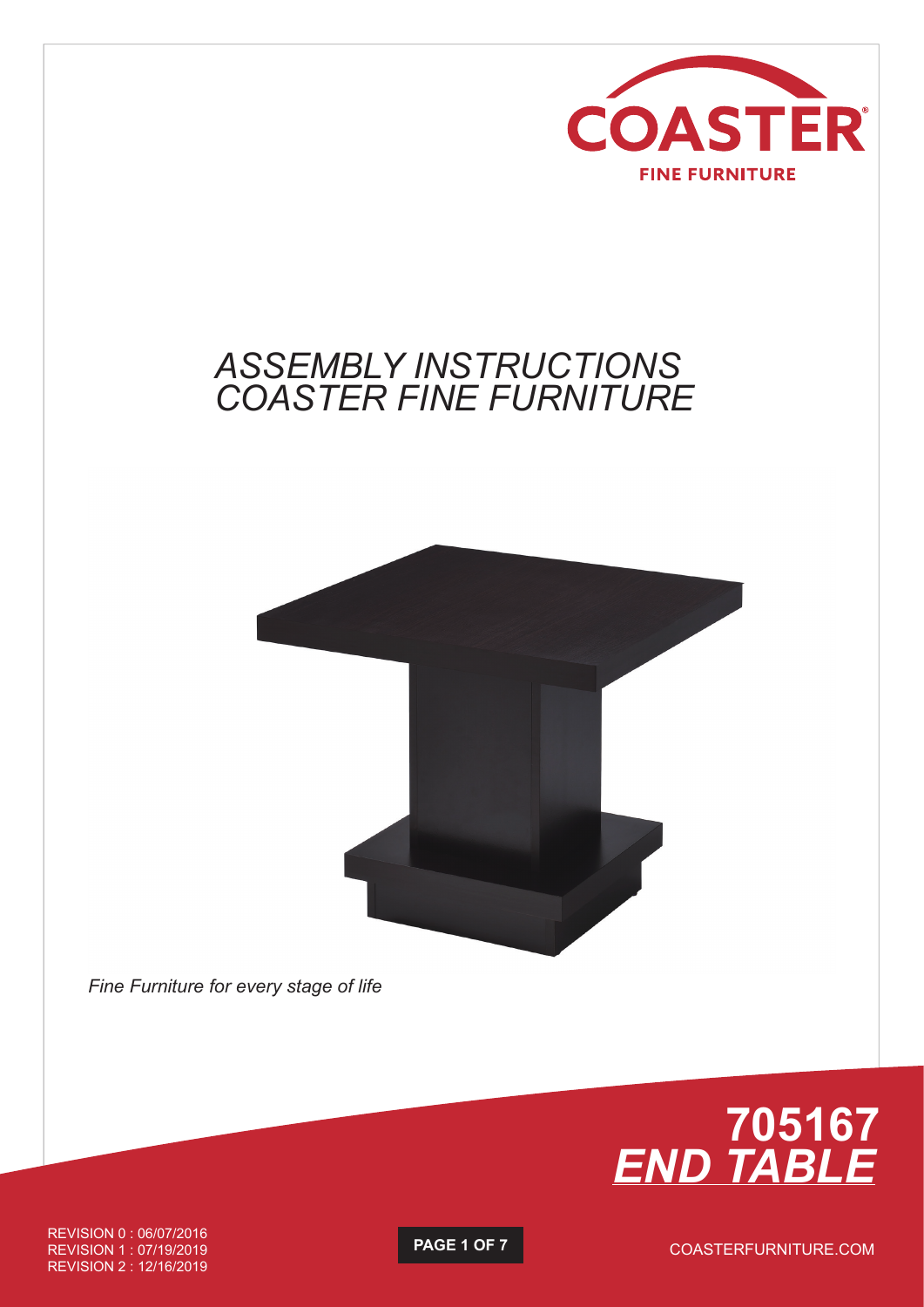# ITEM: **705167**



### **ASSEMBLY INSTRUCTIONS**

#### **ASSEMBLY TIPS:**

- 1. Remove hardware from box and sort by size.
- 2. Please check to see that all hardware and parts are present prior to start of assembly.
- 3. Please follow attached instructions in the same sequence as numbered to assure fast & easy assembly.

## **WARNING!**

1. Don't attempt to repair or modify parts that are broken or defective. Please contact the store immediately. 2. This product is for home use only and not intended for commercial establishments.

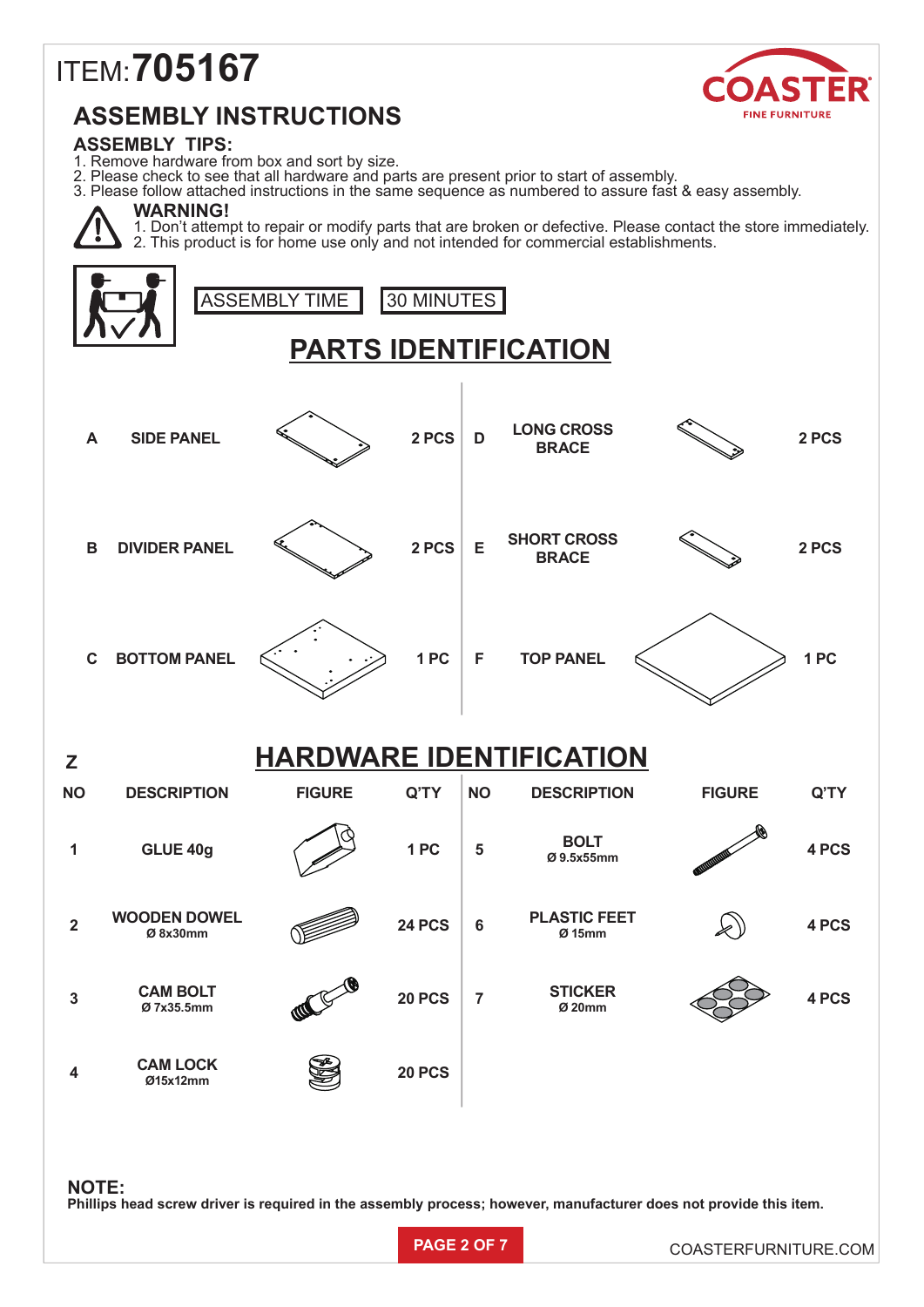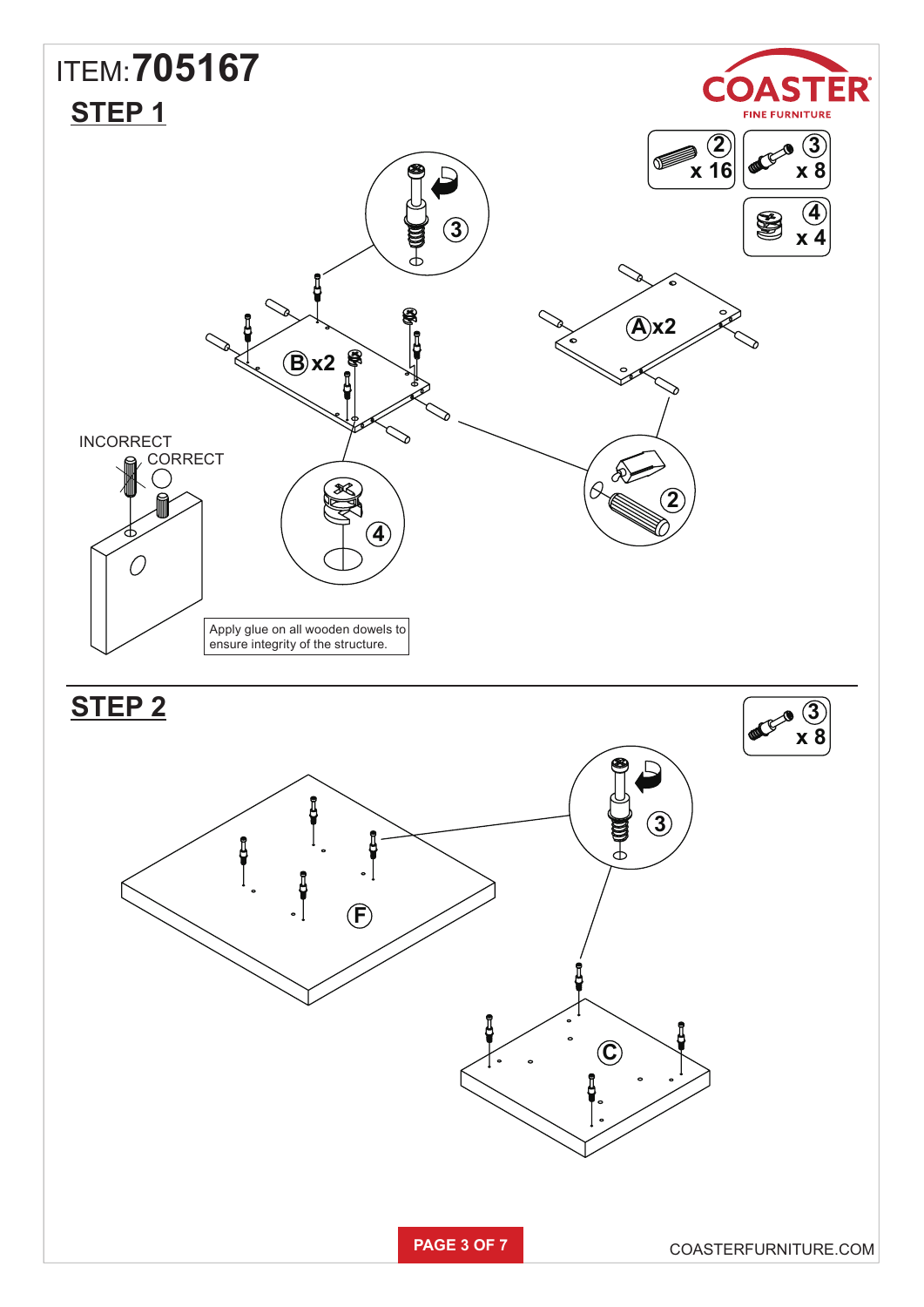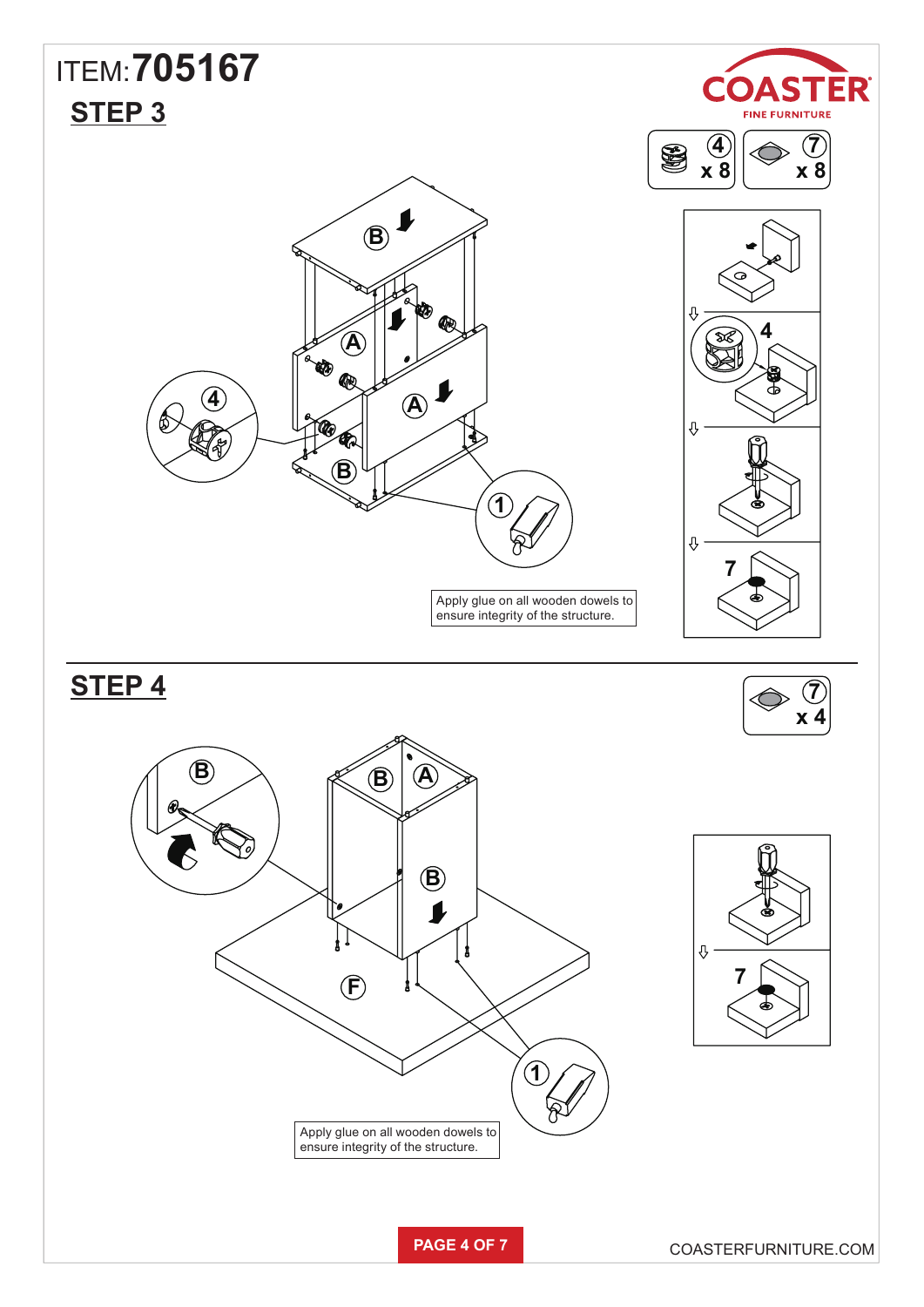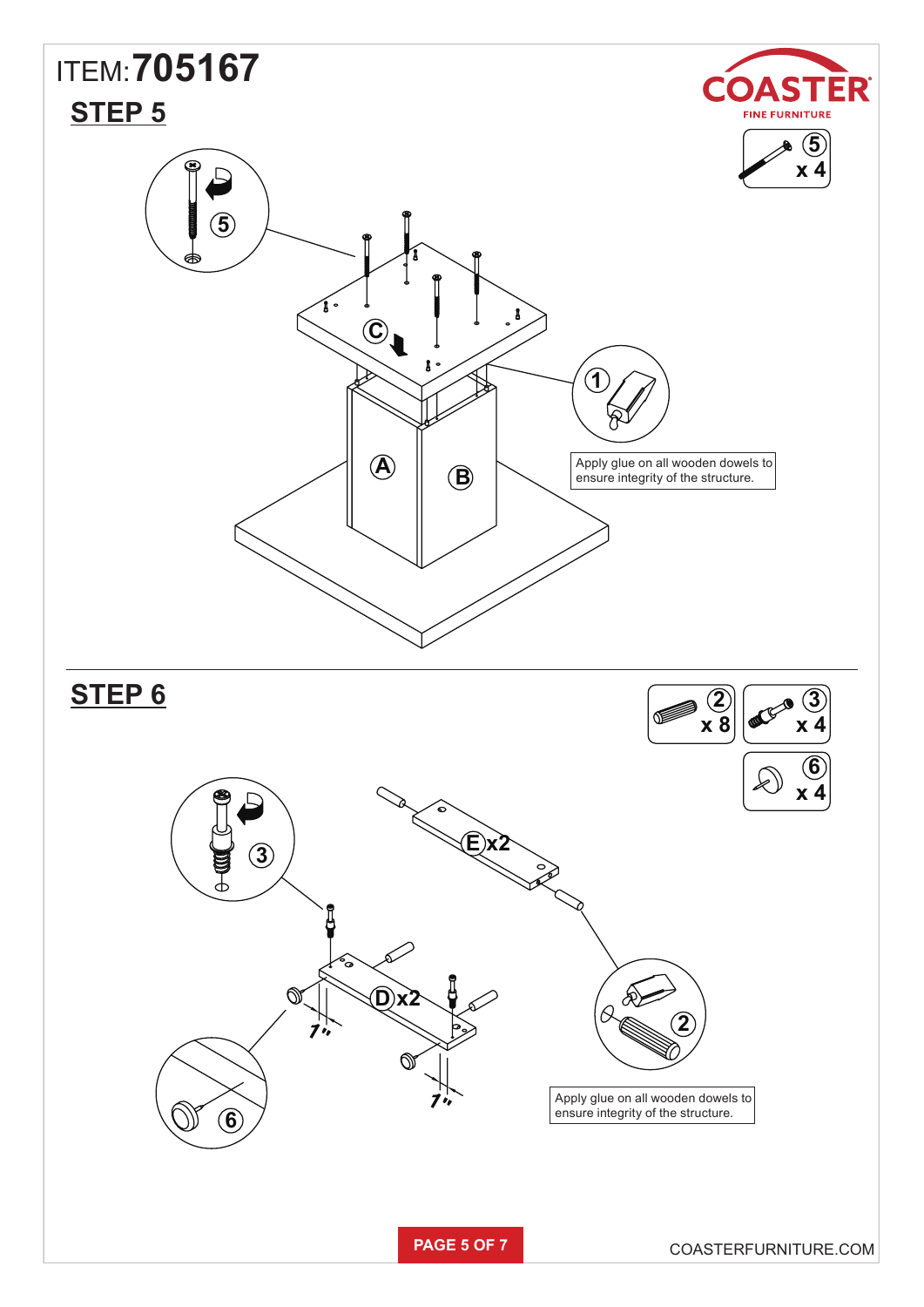